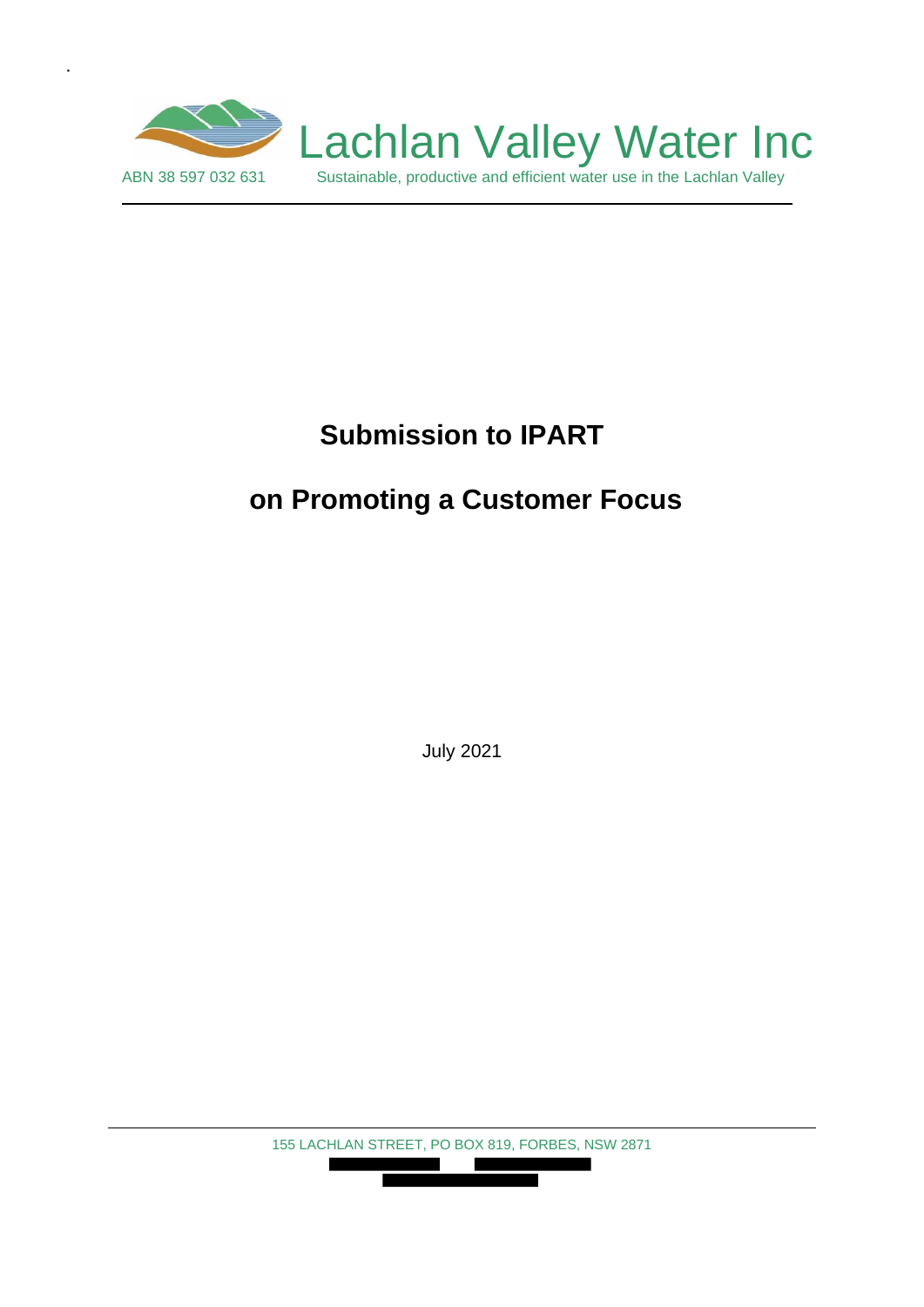#### **SUBMISSION**

## **PROMOTING A CUSTOMER FOCUS**

#### **1. Introduction**

Lachlan Valley Water (LVW) is the peak valley-based industry organisation representing 550 irrigator members in the Lachlan Valley, including regulated river, unregulated river and groundwater users.

This submission relates primarily to customer engagement by WaterNSW as it is the business that supplies water to rural customers, and which LVW engages with about river operation and water delivery matters. Alongside this, water charges are a significant cost component for rural customers and there is a strong interest in engaging actively with WaterNSW on pricing proposals.

#### **2. Understanding customer preferences**

*Should IPART require a customer engagement plan to be submitted in the lead-up to a pricing proposal? How far in advance of the proposal due date should it be submitted? Should this be published?*

*Should IPART move to a system of grading the quality of proposals?*

In LVW's view a workable customer engagement plan is useful to guide how the more complex water pricing issues can be effectively discussed with customers. We also believe that a workable plan would be one where customers' views have been sought on the key elements of the engagement plan, rather than a plan that has been developed externally. WaterNSW could use their existing Customer Advisory Groups to provide feedback on the engagement plan.

We support the objective of IPART to promote the long-term interests of customers and suggest there is a benefit to grading the quality of proposals only where is also a response linked to the grading result.

# **3. The guidance IPART provides**

*Are IPART's customer engagement principles current and fit for purpose? How could they be improved?*

*Do you agree with the additional 3 principles relating to incorporating customer preferences and performance? Is something missing?*

LVW supports the principles listed under Box 4.1, and in relation to rural water pricing considers two of the most important principles are **Representative** and **Clear and accurate information and communication.**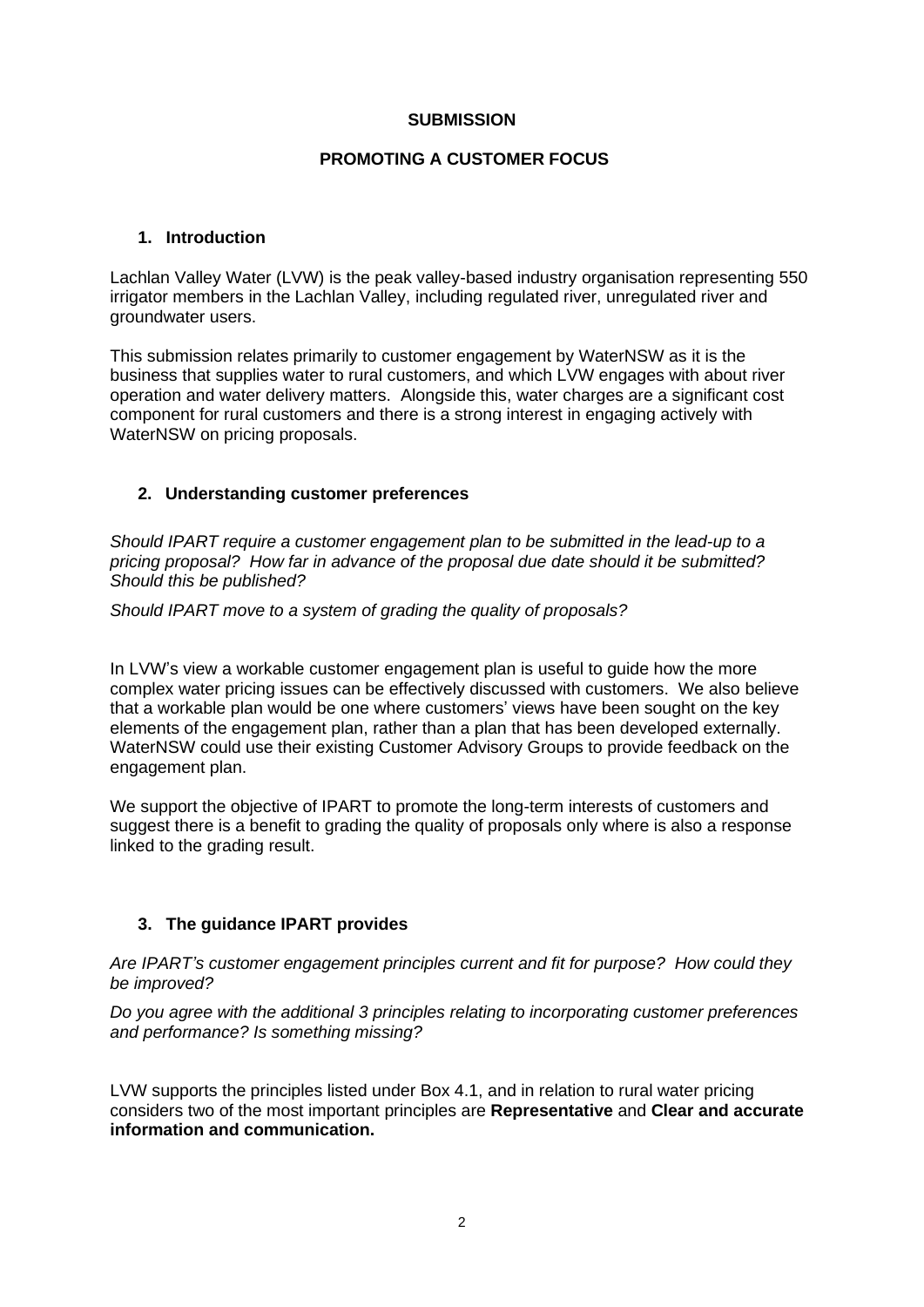In order to get useful feedback, the sample of customers consulted needs to have good understanding of the operations of WaterNSW as well as being representative of the wider range of customers. In our view WaterNSW already has Customer Advisory Groups (CAGs) that largely, but not completely, represent the range of customers, and we therefore suggest WaterNSW should engage with them earlier and more informatively on pricing issues.

Clear and accurate information is essential in relation to the delivery of bulk water to rural customers, where there is a diverse range of customers with different priorities. It is only with accurate information, and sufficient lead time, that a Customer Advisory Group, or any other group representing customers, can make any reasonable assessment of a pricing proposal, and consult more widely with other customers as required. Clear information on the tradeoffs between service and price is important, and a good example of this is how different fixed:usage pricing ratios would affect different categories of customers, e.g, high security and general security licence holders.

In relation to the additional 3 principles, LVW strongly supports that the pricing proposal should clearly demonstrate links between customer preferences and proposed service levels and projects. Currently there is little ability for customer representatives to weigh up the pros and cons of different service levels unless accurate information is available regarding the benefits and costs of both Option A and Option B.

LVW also supports that the business decision-making processes should appropriately integrate the outcomes identified through customer engagement.

## **4. Customer advisory or negotiation groups.**

*How fit for purpose are the current customer advisory groups? How could they be enhanced?*

*Is there need for a subsidiary customer advisory group developed with expert skills to represent customers?*

As noted earlier, WaterNSW has a wide range of customers, and significant differences between valleys both in terms of customers and operational issues. Customer advisory groups aim to represent all customers in their region, including local water utilities, industry and licences owned by the NSW and Commonwealth governments. Many CAG members also hold different categories of licences eg, both regulated river and groundwater, as well as widely varying licence volumes, so the CAG generally has good coverage of different types of customers. In some regions it may be useful to engage with unregulated licence holders more actively.

LVW's view is that the customer advisory groups generally have a good level of knowledge of their valley and how water resources are managed, but that high level, generic discussion about water-related issues is not the most effective way to consult with them, and that valleybased debate is important to improve outcomes.

This relates particularly to pricing, where detailed information about the costs of different levels of service in each valley are necessary to allow informed decisions on preferred options in each valley. Earlier and more open provision of information to CAGs on proposed capital programs, discretionary projects to improve efficiency of operation, and pricing options would be an effective way to manage this in our view. It is also essential that this